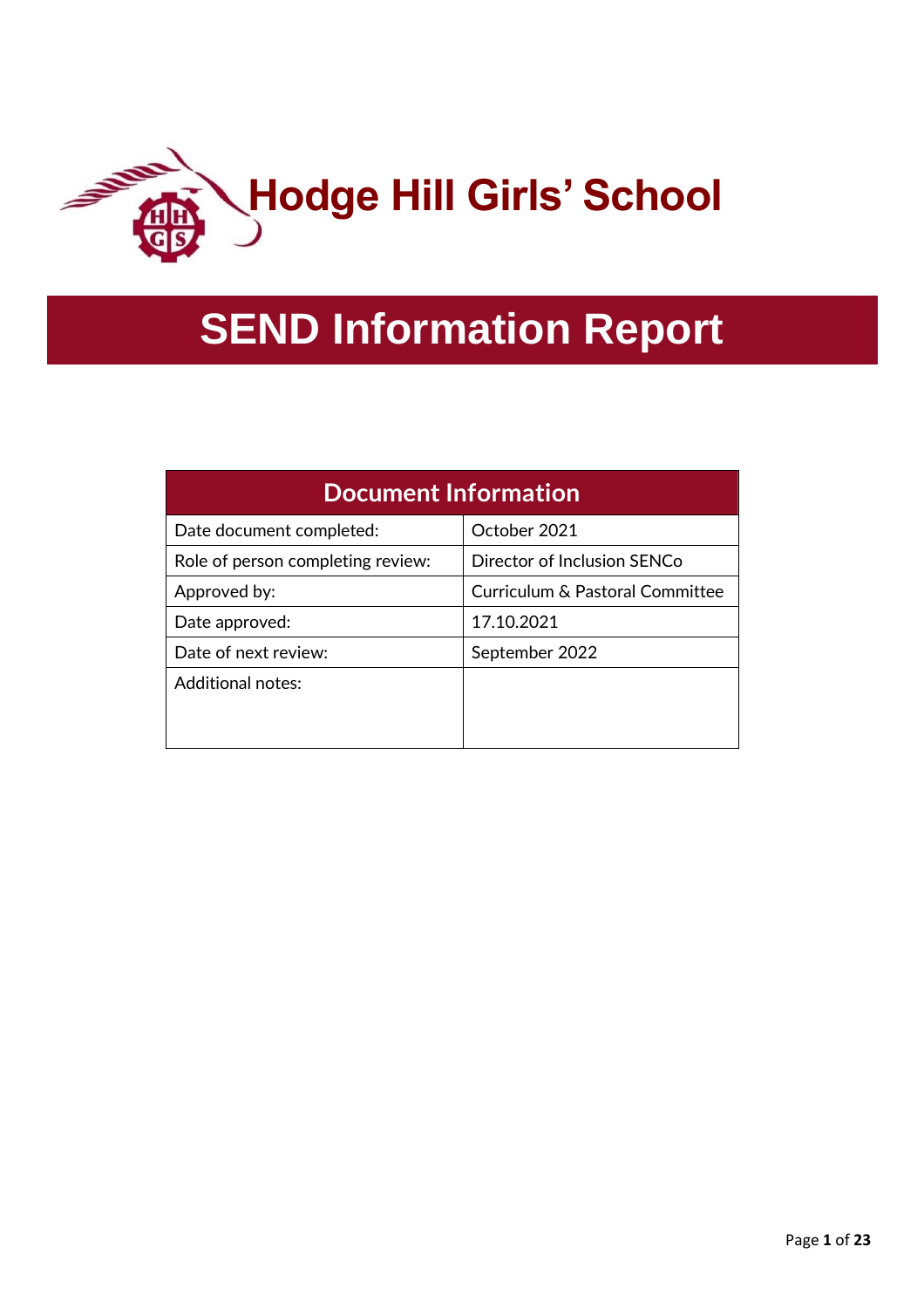

## **SEND Information Report**

This document provides key information on the provision for Special Education Needs at Hodge Hill Girls School. It provides advice relating to the following questions:

## **Contents**

| What kinds of Special Educational Needs does the school make provision for? 4    |
|----------------------------------------------------------------------------------|
| How does the school identify and assess Special Educational Needs? 14            |
| How does the school know how much progress is being made by pupils with          |
| What extra-curricular activities can a young person with SEND access? 15         |
| Does the school have a Special Educational Needs Co-ordinator? If so, who is it  |
| What training does the staff in schools have in relation to pupils with SEND? 16 |
| How does the school get more specialist help for pupils if they need it?  17     |
| How are parents of children with SEND involved in the education of their         |
| How are pupils with SEND involved in their own education? 19                     |
|                                                                                  |
| How does the governing body involve other people in meeting the needs of         |
| Who are the support services that can help parents with pupils who have          |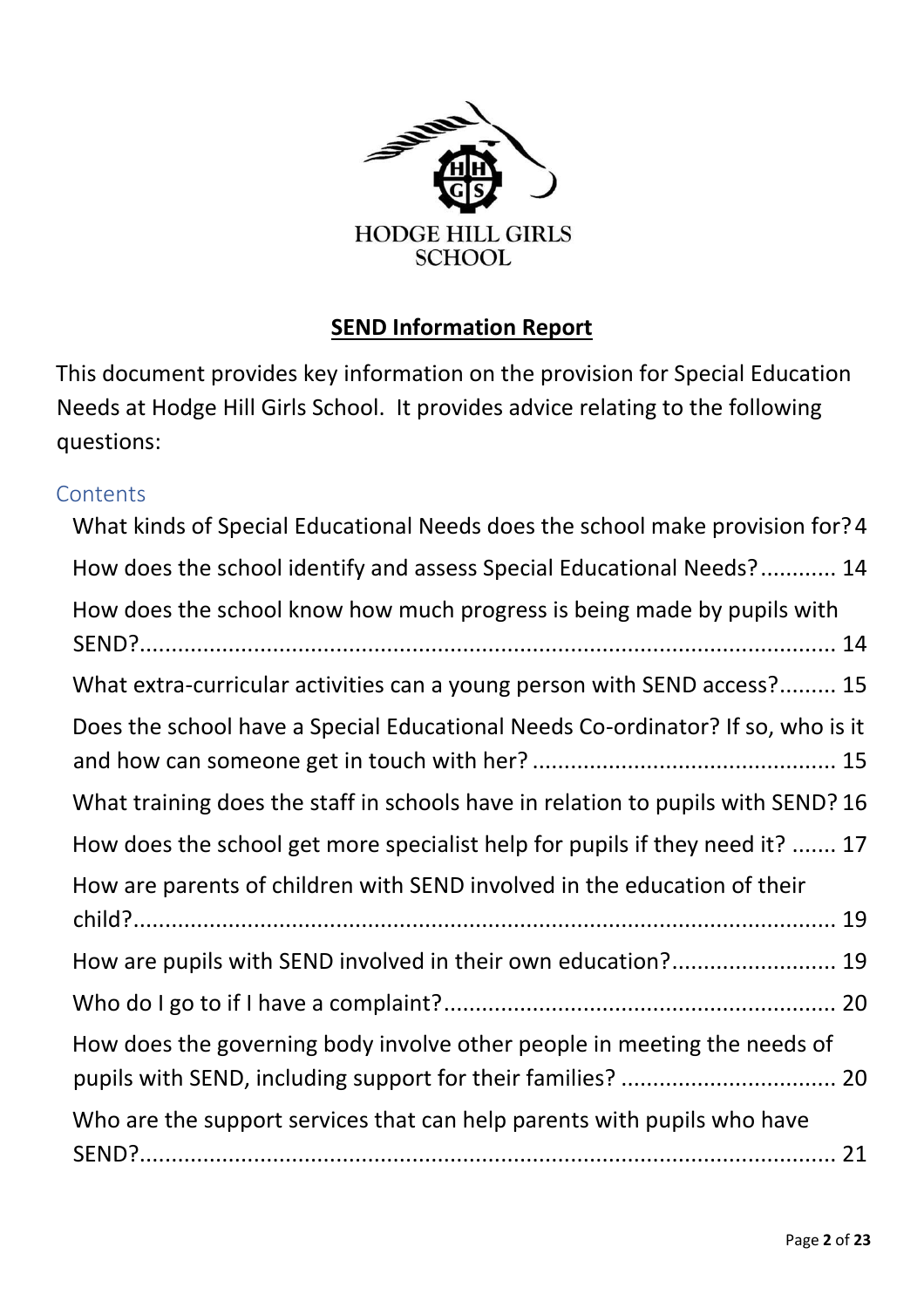| How does the school support pupils with SEND through transition? 22    |  |
|------------------------------------------------------------------------|--|
| How can parents find the Birmingham Local Authority's local offer?  23 |  |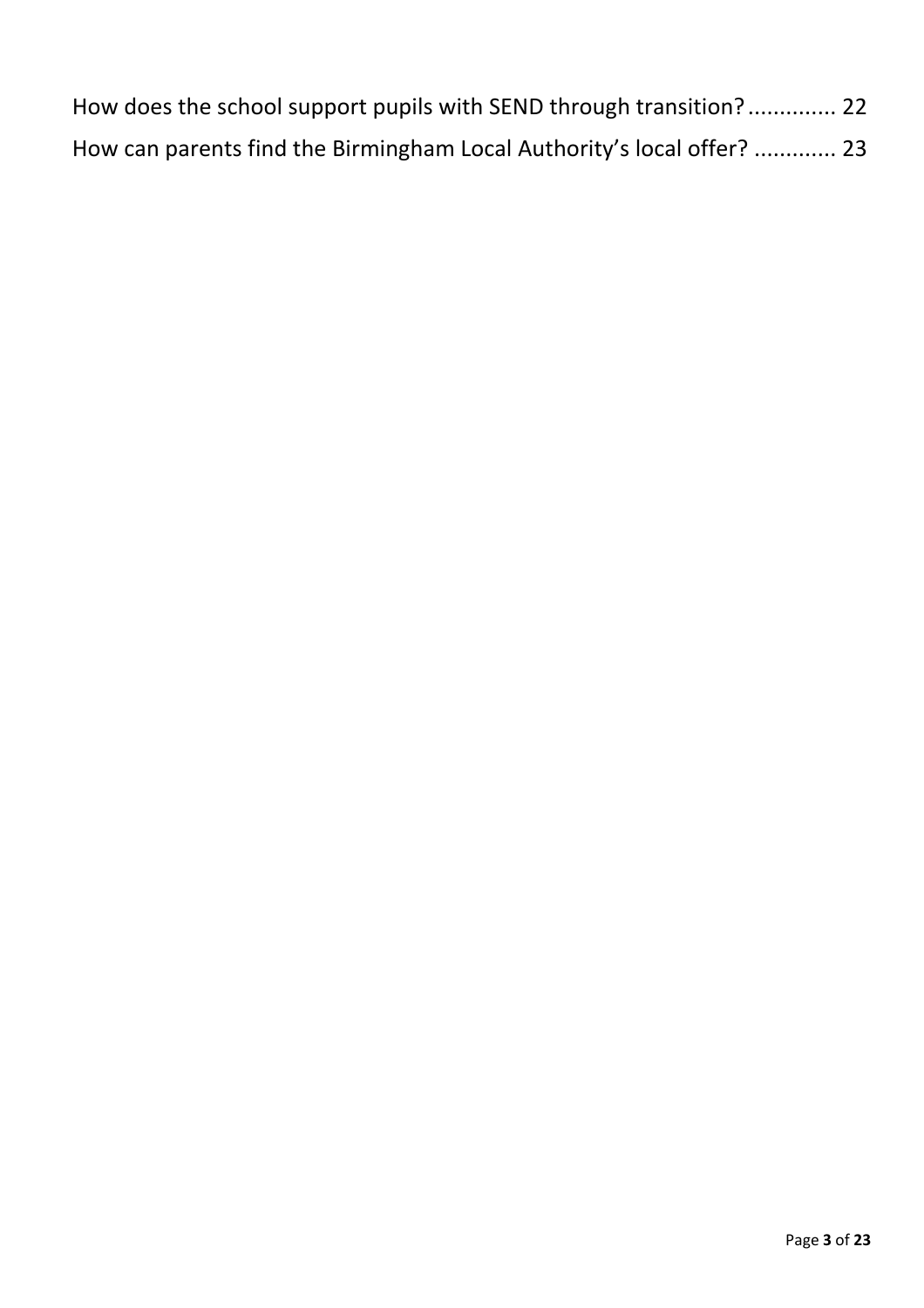What kinds of Special Educational Needs does the school make provision for?

<span id="page-3-0"></span>

| <b>Types of need</b>                                                                                                                                                                                                                                                                                                                                                                                                                                                                                                                                                                                                                                 | <b>Examples of support in our</b><br>school                                                                                                                                                                                                                                                                                                                                                                                                                                                     | How we check it is working                                                                                                                                                                                                                                                                  |
|------------------------------------------------------------------------------------------------------------------------------------------------------------------------------------------------------------------------------------------------------------------------------------------------------------------------------------------------------------------------------------------------------------------------------------------------------------------------------------------------------------------------------------------------------------------------------------------------------------------------------------------------------|-------------------------------------------------------------------------------------------------------------------------------------------------------------------------------------------------------------------------------------------------------------------------------------------------------------------------------------------------------------------------------------------------------------------------------------------------------------------------------------------------|---------------------------------------------------------------------------------------------------------------------------------------------------------------------------------------------------------------------------------------------------------------------------------------------|
| <b>Cognition and Learning</b><br>Children and young people with cognition<br>and learning needs may find it hard to<br>develop skills in numeracy and literacy, learn<br>more slowly others at the same age.<br>Additionally, they may have difficulty with<br>concentration, speed with processing<br>information, learning new vocabulary, and<br>organising skills. They may need additional<br>support areas in which much learning in<br>other subject areas depends. Children may<br>find it difficult to think and understand their<br>way through their learning. Some pupils may<br>be identified with dyslexia or dyspraxia and<br>others. | • Support from TA in class<br>The breakdown of tasks into<br>$\bullet$<br>smaller chunks<br>Simplify instructions for<br>$\bullet$<br>pupils both verbally and<br>written<br>• Task management boards<br>Visual overlays<br>$\bullet$<br>Tinted paper (when needed)<br>$\bullet$<br>Electronic reading pens<br>$\bullet$<br>Peer support<br>$\bullet$<br>Stile trays<br>$\bullet$<br>Lexia intervention<br>$\bullet$<br><b>Access arrangements-</b><br>$\bullet$<br>scribe, laptop use, reader, | • School based<br>assessments<br>Discussion with pupils,<br>parents, teaching staff,<br>outside agencies<br>• School based tracking<br>systems<br>Meetings with staff in<br>school through faculty<br>meetings on progress<br>and achievement<br><b>Feedback from external</b><br>agencies. |

Updated January 2019 Approved at Governing Body meeting 25th February 2019 Review date February 2020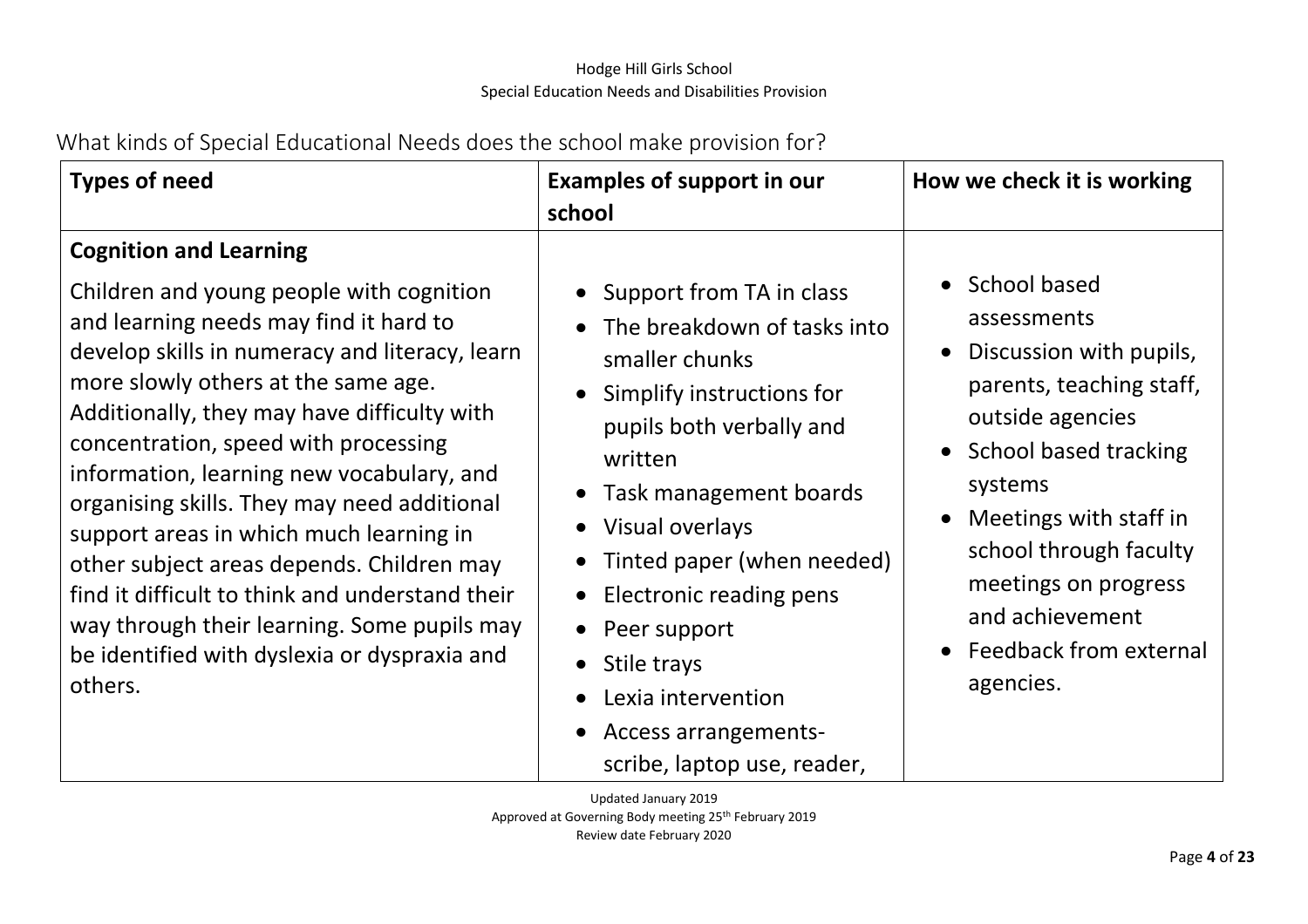| <b>Types of need</b>                                                                                                           | <b>Examples of support in our</b><br>school                                                                                                                                                                                                                                                                                                                                                                                                                                                                                             | How we check it is working |
|--------------------------------------------------------------------------------------------------------------------------------|-----------------------------------------------------------------------------------------------------------------------------------------------------------------------------------------------------------------------------------------------------------------------------------------------------------------------------------------------------------------------------------------------------------------------------------------------------------------------------------------------------------------------------------------|----------------------------|
| A child's needs will vary from individual to<br>individual, and appropriate support is put in<br>place to meet personal needs. | extra time, rest breaks,<br>separate invigilation<br>Small group, paired and 1-1<br>$\bullet$<br>Interventions in-class and<br>$\bullet$<br>out of class<br>Targets for subject<br>$\bullet$<br><b>Differentiation</b><br>$\bullet$<br>• Access to specialist support<br>from a teacher or other<br>professional if needed<br><b>Educational Psychologist</b><br>$\bullet$<br>• PSS (Pupil and Student<br>Support)<br>Pre/post tutoring<br><b>Pupil Profiles detailing</b><br>barriers to learning plus<br>learning strategies which is |                            |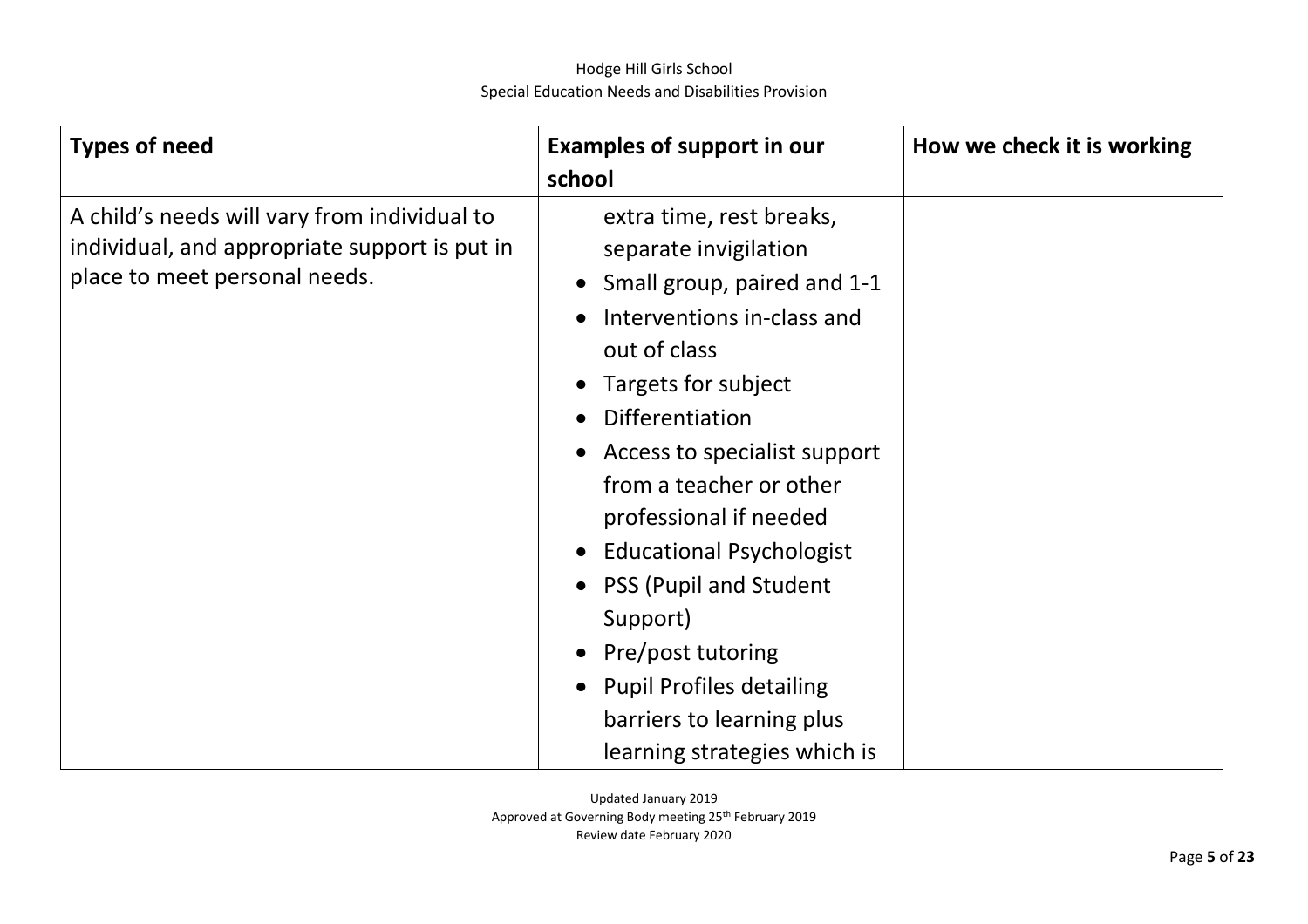| <b>Types of need</b>                                                                                                                                                                                                                                                                                                                                                           | <b>Examples of support in our</b><br>school                                                                                                                                                                                                                             | How we check it is working                                                                                                                                                                   |
|--------------------------------------------------------------------------------------------------------------------------------------------------------------------------------------------------------------------------------------------------------------------------------------------------------------------------------------------------------------------------------|-------------------------------------------------------------------------------------------------------------------------------------------------------------------------------------------------------------------------------------------------------------------------|----------------------------------------------------------------------------------------------------------------------------------------------------------------------------------------------|
|                                                                                                                                                                                                                                                                                                                                                                                | shared on the school<br>system, so it is available to<br>all staff<br>Referrals to external<br>$\bullet$<br>agencies when needed.                                                                                                                                       |                                                                                                                                                                                              |
| <b>Communication and Interaction</b><br>Children and young people with<br>communication and interaction needs may<br>find it difficult to communicate with others.<br>They might find it hard to say what they want<br>to or have trouble in understanding what is<br>explained to them. They also find it difficult<br>to use or understand social rules of<br>communication. | • Differentiation through<br>resources<br>Differentiation through<br>$\bullet$<br><b>Quality First Teaching</b><br>Specialist trained staff in<br>$\bullet$<br>school e.g., Lead ASD<br>practitioner<br>Small group, paired, 1-1<br>support.<br>Talk about intervention | • Observations of the<br>young person<br>• School based<br>assessments<br>Discussion with pupils,<br>parents, teaching staff,<br>outside agencies<br><b>School based tracking</b><br>systems |

Updated January 2019 Approved at Governing Body meeting 25th February 2019 Review date February 2020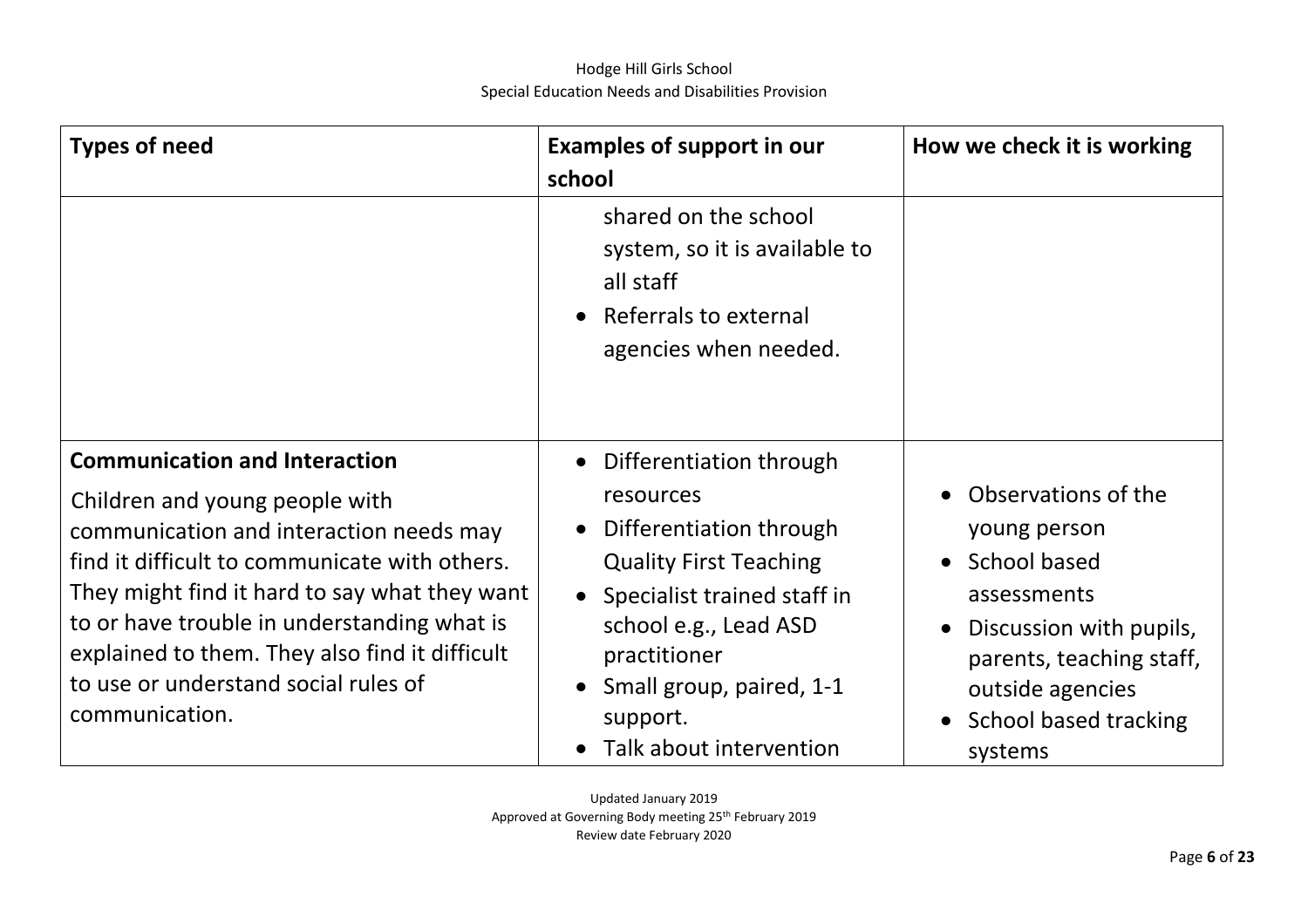| <b>Types of need</b>                                                                                                                                                                                                                                                                                                                | <b>Examples of support in our</b><br>school                                                                                                                                                                                                                                                                                                                                                                                                                              | How we check it is working                                                                                                                   |
|-------------------------------------------------------------------------------------------------------------------------------------------------------------------------------------------------------------------------------------------------------------------------------------------------------------------------------------|--------------------------------------------------------------------------------------------------------------------------------------------------------------------------------------------------------------------------------------------------------------------------------------------------------------------------------------------------------------------------------------------------------------------------------------------------------------------------|----------------------------------------------------------------------------------------------------------------------------------------------|
| Some children and young people with an<br>autism spectrum disorder, including<br>Asperger's Syndrome and Autism, may have<br>difficulties with social interaction. They may<br>experience difficulties with language,<br>communication, social interaction and<br>imagination, and this can impact on how they<br>relate to others. | • Advice from specialist<br>professionals in and out of<br>school (CAT)<br>• Visual ques in the classroom<br>to help the young person<br>understand or deal with<br>things that are happening.<br>Chillax-a lunchtime nurture<br>$\bullet$<br>group at lunch time for<br>students with social and<br>communication needs<br>(Chillax)<br>• Speech and Language<br>referrals<br><b>Educational Psychologist</b><br>$\bullet$<br><b>PSS (Pupil and Student</b><br>Support) | Meetings with other<br>staff in school on the<br>progress of the young<br>person is doing.<br>• ASD Lead Practitioners<br>mentoring meetings |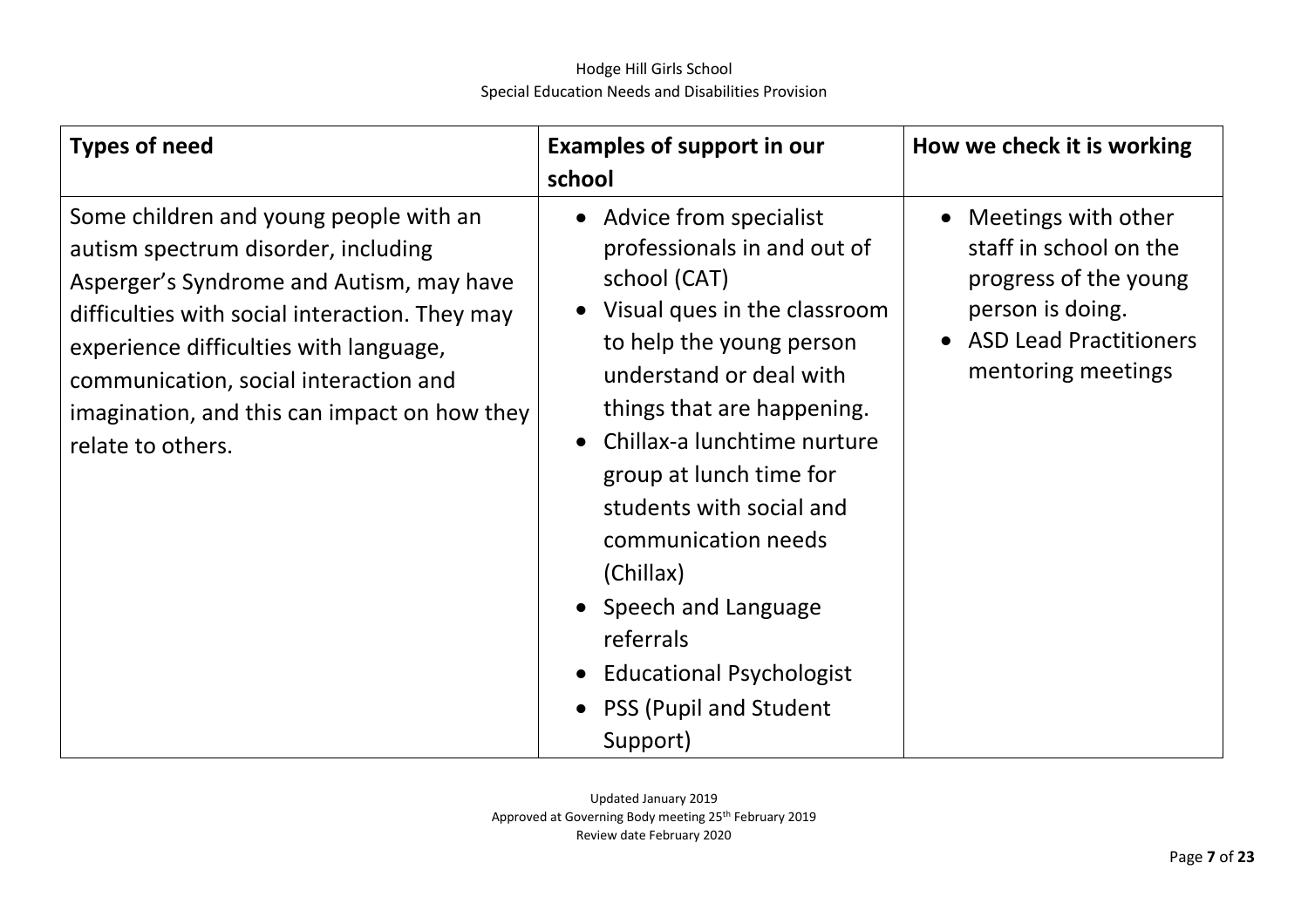| <b>Types of need</b>                                                                                                                                                                                                                                                                                                                                        | <b>Examples of support in our</b><br>school                                                                                                                    | How we check it is working                                                                                                                                                                        |
|-------------------------------------------------------------------------------------------------------------------------------------------------------------------------------------------------------------------------------------------------------------------------------------------------------------------------------------------------------------|----------------------------------------------------------------------------------------------------------------------------------------------------------------|---------------------------------------------------------------------------------------------------------------------------------------------------------------------------------------------------|
|                                                                                                                                                                                                                                                                                                                                                             | Mentoring intervention<br>$\bullet$<br><b>Pupil Voice</b><br>$\bullet$                                                                                         |                                                                                                                                                                                                   |
| Social, emotional and mental health<br>difficulties                                                                                                                                                                                                                                                                                                         | Differentiation in class                                                                                                                                       | Observations of the                                                                                                                                                                               |
| Children and young people may experience a<br>wide range of social and emotional<br>difficulties, which are shown in different<br>ways. Children might become withdrawn or<br>isolated, or they may display challenging,<br>disruptive or unusual behaviour. These<br>behaviours might reflect an underlying<br>mental health difficulty such as anxiety or | Small group, paired, 1-1<br>support.<br>Advice from specialist<br>professionals in and out of<br>school<br>Mentoring and pastoral<br>support in class, 1-1 and | young person<br>School based<br>$\bullet$<br>assessments<br>Discussion with pupils,<br>$\bullet$<br>parents, teaching staff,<br>outside agencies<br>School based tracking<br>$\bullet$<br>systems |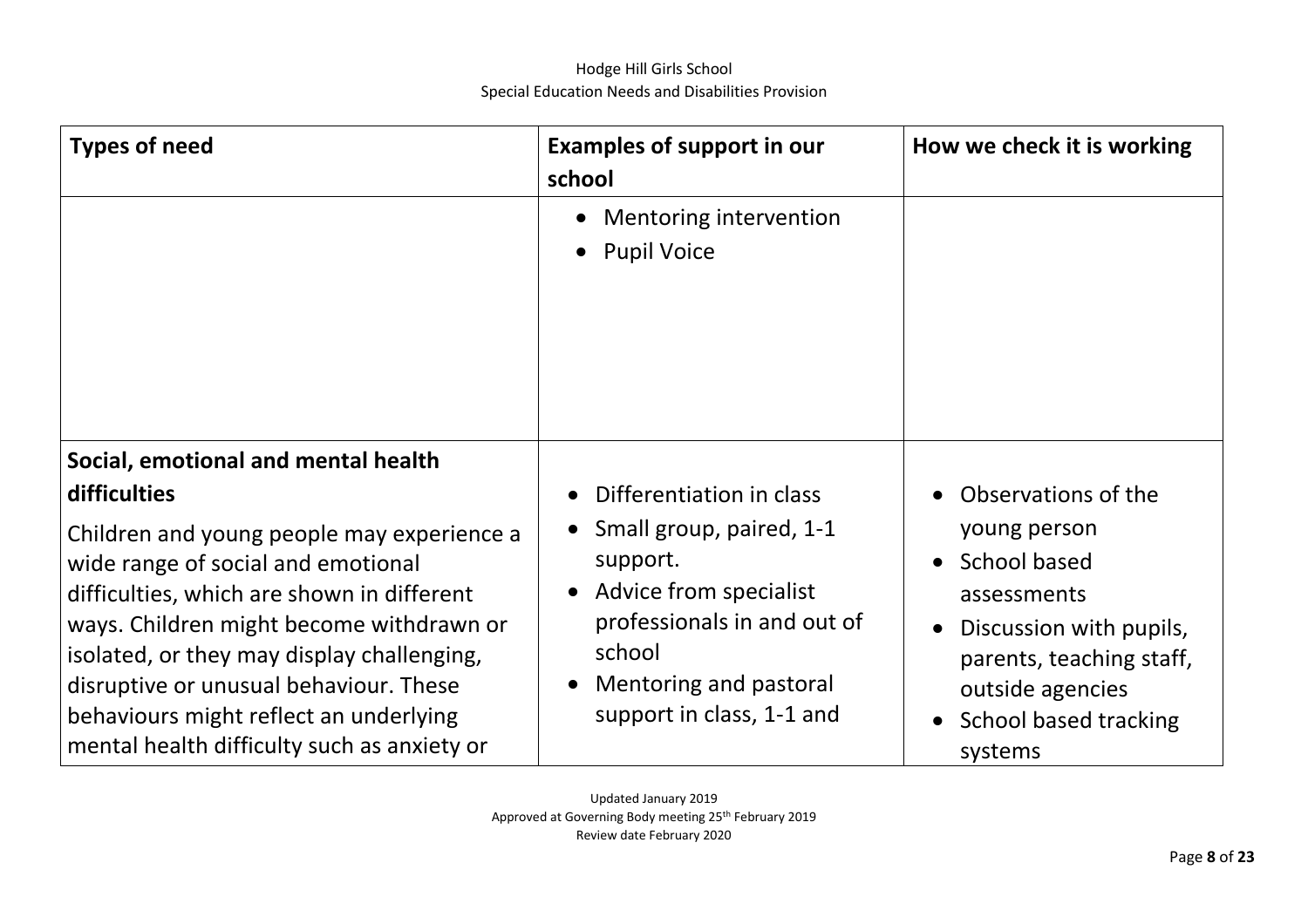| <b>Types of need</b>                                                                                                                                                                                                                                                                                                                                                                                                                                                                            | <b>Examples of support in our</b><br>school                                                                                                                                                                                                                                                                                                                                                                    | How we check it is working                                                                                                                                                          |
|-------------------------------------------------------------------------------------------------------------------------------------------------------------------------------------------------------------------------------------------------------------------------------------------------------------------------------------------------------------------------------------------------------------------------------------------------------------------------------------------------|----------------------------------------------------------------------------------------------------------------------------------------------------------------------------------------------------------------------------------------------------------------------------------------------------------------------------------------------------------------------------------------------------------------|-------------------------------------------------------------------------------------------------------------------------------------------------------------------------------------|
| depression, self-harming, substance misuse,<br>eating disorders or physical symptoms that<br>are medically unexplained. Some children<br>and young people may have other disorders<br>such as attention deficit disorder, attention<br>deficit hyperactive disorder or attachment<br>disorder.<br>As a school, we put in place processes to<br>support these children and young people,<br>which include working to ensure that any<br>disruptive behaviour does not impact on<br>other pupils. | small group. Behaviour<br>policy<br>Counsellor in school<br>Raising awareness of mental<br>health issues across the<br>school in assemblies and<br><b>PSCHE</b><br>• Referrals to outside agencies<br>where needed<br>$\bullet$ BEP<br><b>Introduction of Boxall Profile</b><br>Accessing local provision-<br>SAYPMHP- working in<br>partnership with Birmingham<br>to support mental health and<br>wellbeing. | Meetings with other<br>$\bullet$<br>staff in school<br>Feedback from staff<br>$\bullet$<br><b>Reduction in Behaviour</b><br>$\bullet$<br>Concerns- monitor<br>through data analysis |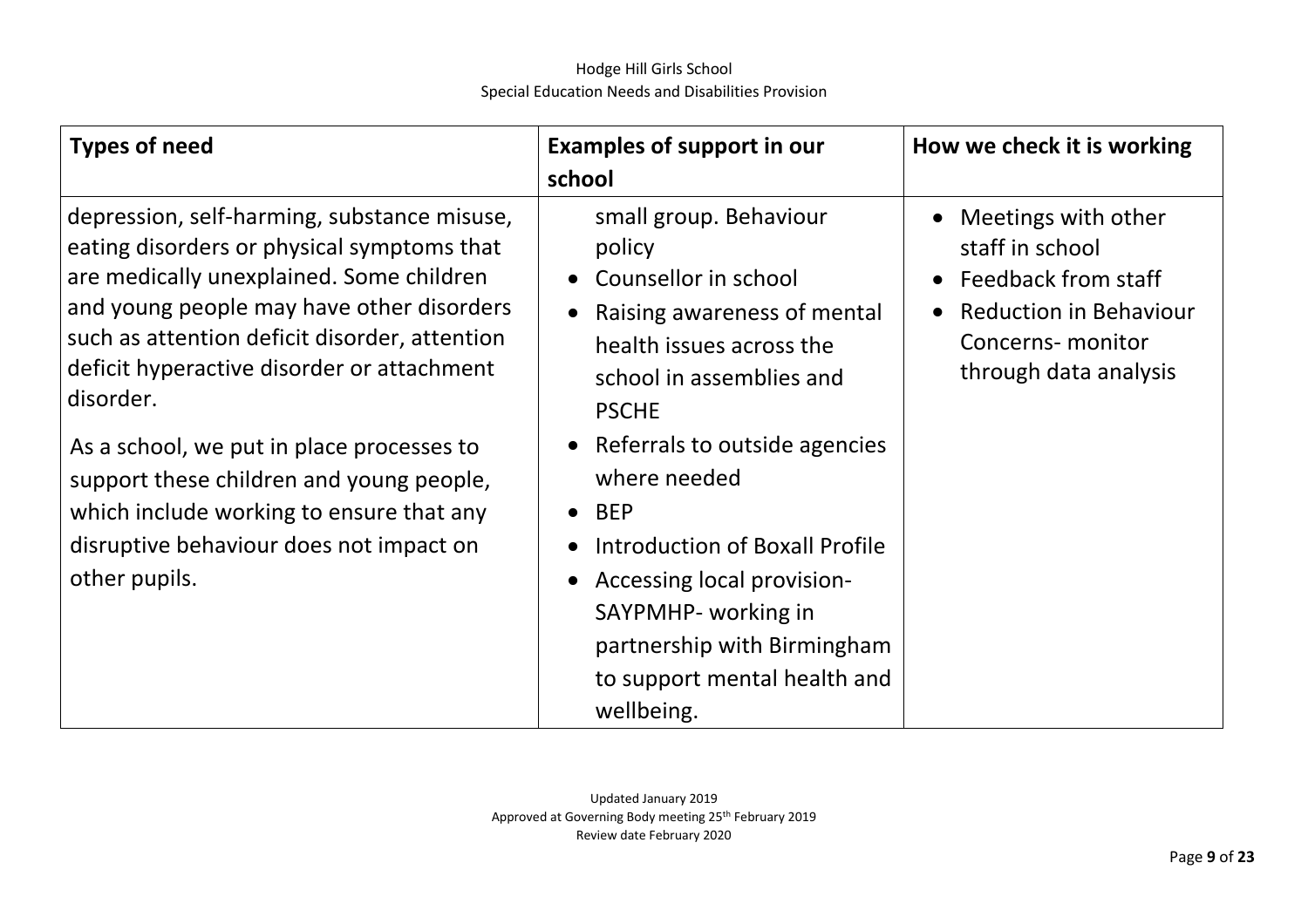| <b>Types of need</b>                                                                                                                                                                                                                                                                                                                                                                                                                                                                                        | <b>Examples of support in our</b><br>school                                                                                                                               | How we check it is working                                                                                                                                                     |
|-------------------------------------------------------------------------------------------------------------------------------------------------------------------------------------------------------------------------------------------------------------------------------------------------------------------------------------------------------------------------------------------------------------------------------------------------------------------------------------------------------------|---------------------------------------------------------------------------------------------------------------------------------------------------------------------------|--------------------------------------------------------------------------------------------------------------------------------------------------------------------------------|
|                                                                                                                                                                                                                                                                                                                                                                                                                                                                                                             | Group and 1:1 interventions/<br>mentoring to support<br>behaviour<br><b>MHFA trained staff</b>                                                                            |                                                                                                                                                                                |
| Sensory and/or physical needs<br>Children and young people may have a<br>disability such as a hearing impairment (HI),<br>vision impairment (VI) or multi-sensory<br>impairment (MSI). The needs of the child or<br>young person might mean that adaptations<br>need to be made to resources and facilities in<br>school in order to ensure that the curriculum<br>can be flexible to support everyone in their<br>learning. These needs might change over<br>time and be different in a range of subjects. | <b>Adapted resources</b><br>• Pastoral support from form<br>tutors and pastoral<br>managers<br>Learning environment<br>adjusted<br>Access to school lift<br>Physiotherapy | Monitoring that the<br>young person has<br>access to a broad and<br>varied curriculum and is<br>included in whole<br>school daily life.<br>Observations of the<br>young person |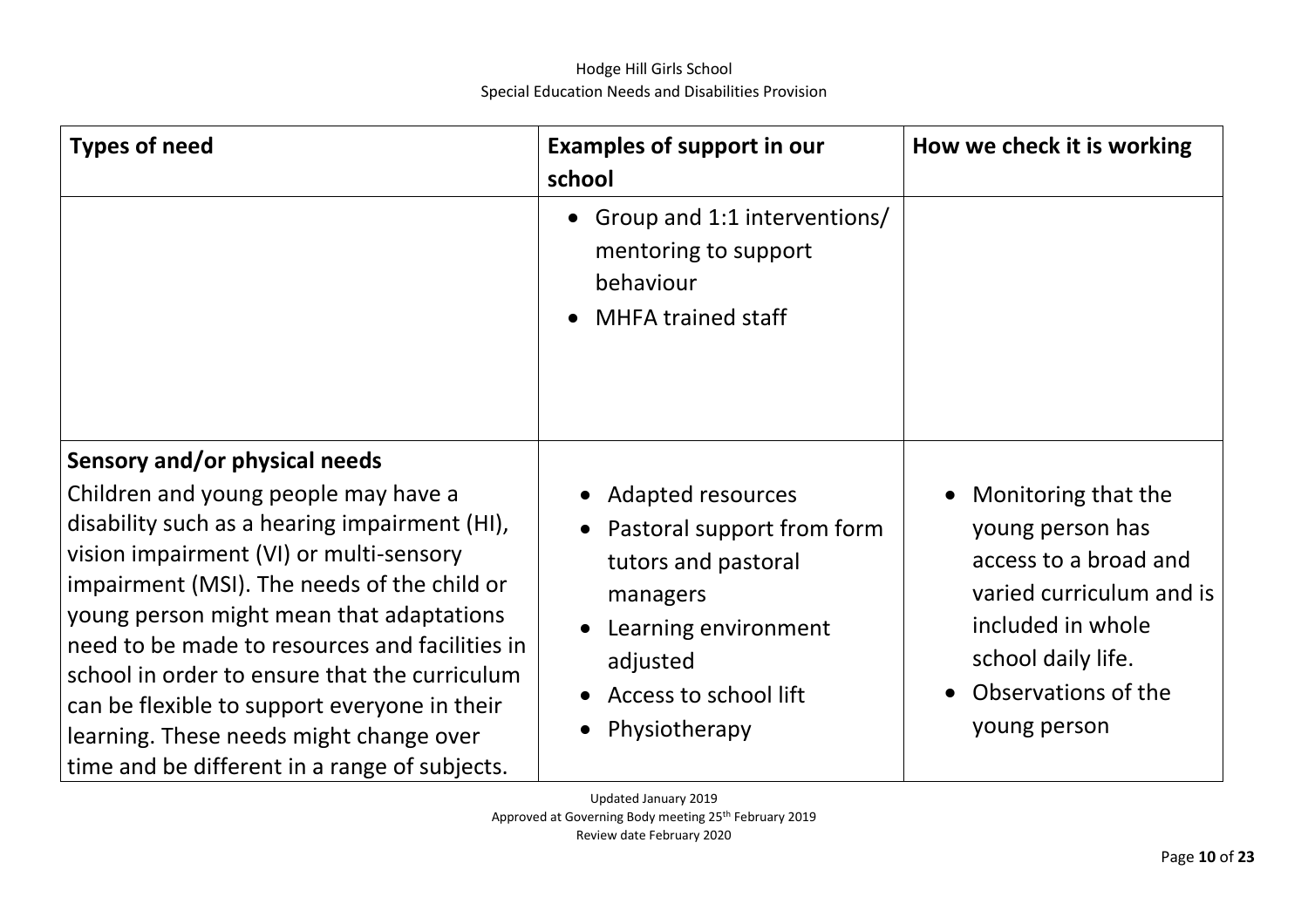| <b>Types of need</b>                                                                                                | <b>Examples of support in our</b><br>school                                                                                                                                                                                                                                                                                                                                                                                                                                       | How we check it is working                                                                                                                                                                                                                                                                       |
|---------------------------------------------------------------------------------------------------------------------|-----------------------------------------------------------------------------------------------------------------------------------------------------------------------------------------------------------------------------------------------------------------------------------------------------------------------------------------------------------------------------------------------------------------------------------------------------------------------------------|--------------------------------------------------------------------------------------------------------------------------------------------------------------------------------------------------------------------------------------------------------------------------------------------------|
| Information on how to provide services for<br>deaf and blind pupils is available through the<br>Deafblind Guidance. | • Professional advice from<br>specialist staff and agencies<br>e.g., EP/PSS/CAMHS/School<br><b>Nurse</b><br>• Support from outreach<br>services such as HI, PDSS, VI<br>for students identified with<br>sensory needs<br>Ramps to access all<br>curriculum areas<br>Lift key for Students who<br>have a sensory need<br>Pass to leave lessons 5<br>minutes early to avoid<br>crowded corridors<br>Risk assessment and<br>mobility plans for students<br>with high physical needs. | • School based<br>assessments<br>Discussion with pupils,<br>$\bullet$<br>parents, teaching staff,<br>outside agencies<br><b>School based tracking</b><br>$\bullet$<br>systems<br>Meetings with other<br>staff in school<br>Attendance reports<br>$\bullet$<br><b>Mobility plans</b><br>$\bullet$ |

Updated January 2019 Approved at Governing Body meeting 25th February 2019 Review date February 2020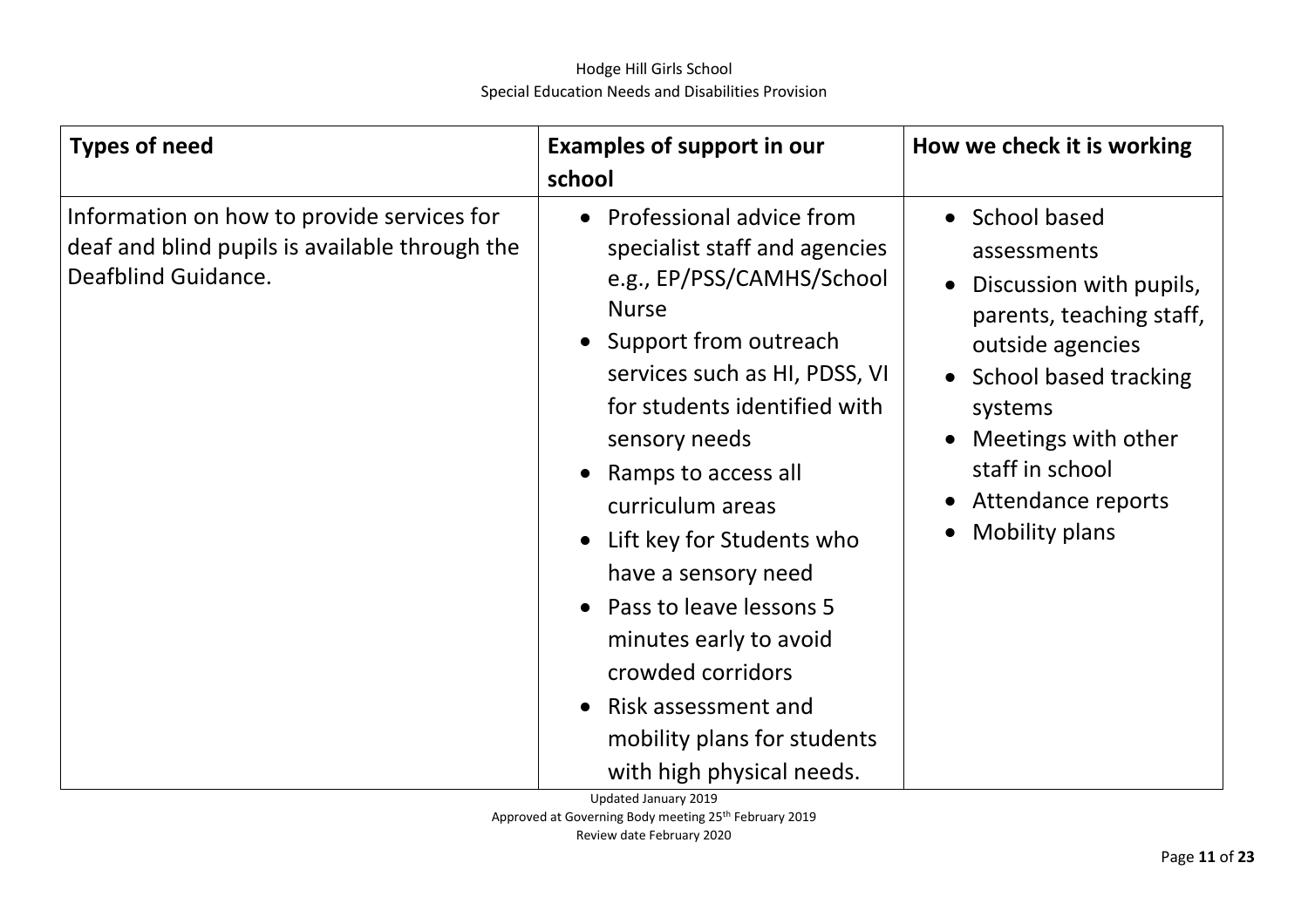| <b>Types of need</b> | <b>Examples of support in our</b><br>school                                                                                                                                                                                                                                                                                                     | How we check it is working |
|----------------------|-------------------------------------------------------------------------------------------------------------------------------------------------------------------------------------------------------------------------------------------------------------------------------------------------------------------------------------------------|----------------------------|
|                      | Regularly updated with<br>outside agencies when<br>needed.<br>Reasonable adjustment to<br>$\bullet$<br>school and equipment<br>• Pupil Profiles with identified<br>need and strategies for<br>teaching and learning<br>Specialist equipment.<br>$\bullet$<br>Possibility of home learning<br>$\bullet$<br>linked with James Brindley<br>School. |                            |
|                      | Staff trained to use hearing<br>$\bullet$<br>loop system<br>Equipment and facilities are<br>$\bullet$<br>appropriately secured as<br>required.                                                                                                                                                                                                  |                            |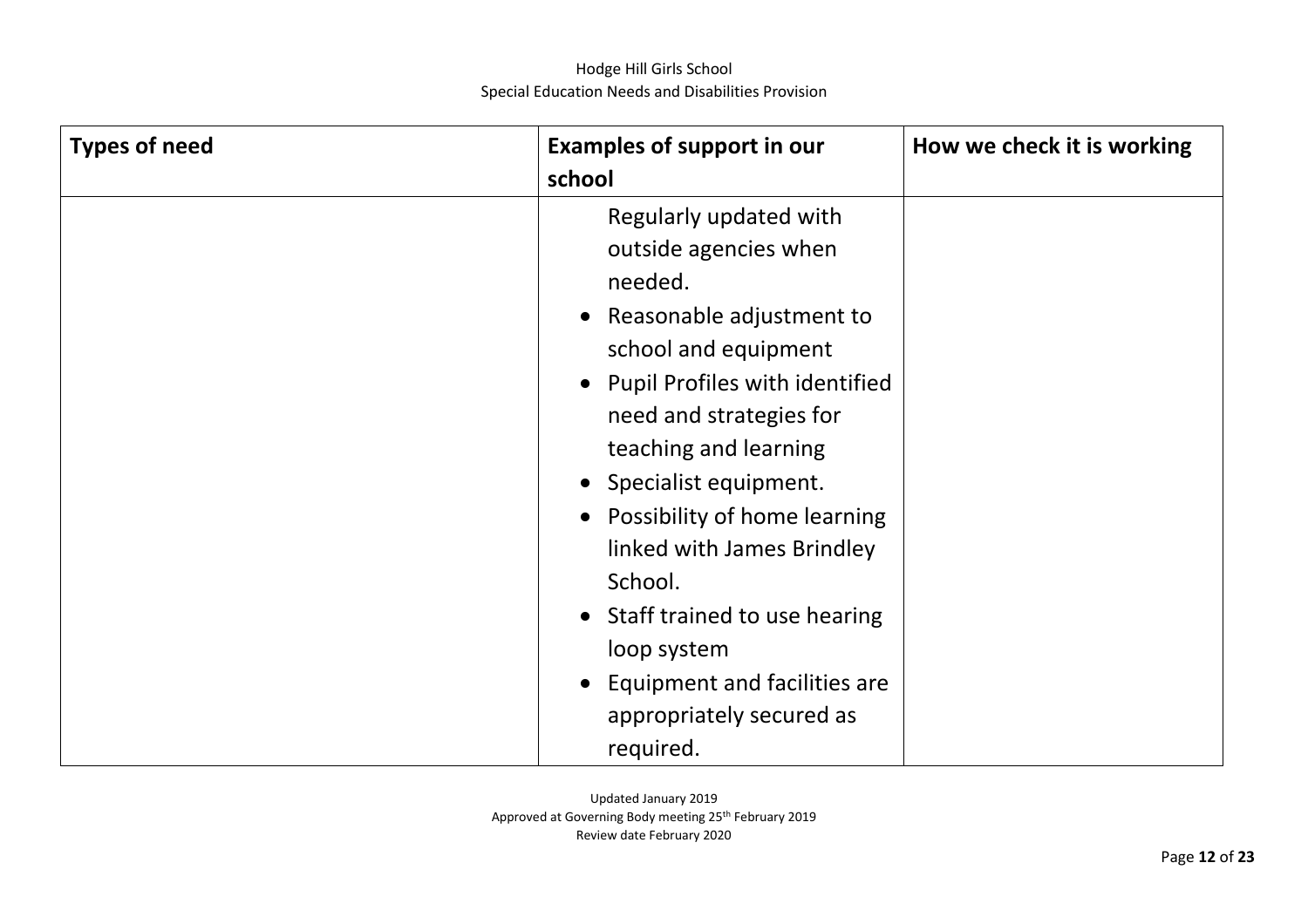| Types of need | <b>Examples of support in our</b>                                                                                            | How we check it is working |
|---------------|------------------------------------------------------------------------------------------------------------------------------|----------------------------|
|               | school                                                                                                                       |                            |
|               | • TA support for those who<br>require it.<br>• Staff are aware of the needs<br>of students<br>• EVAC chairs-trained staff to |                            |
|               | support                                                                                                                      |                            |
|               | $\bullet$ PEEP's-                                                                                                            |                            |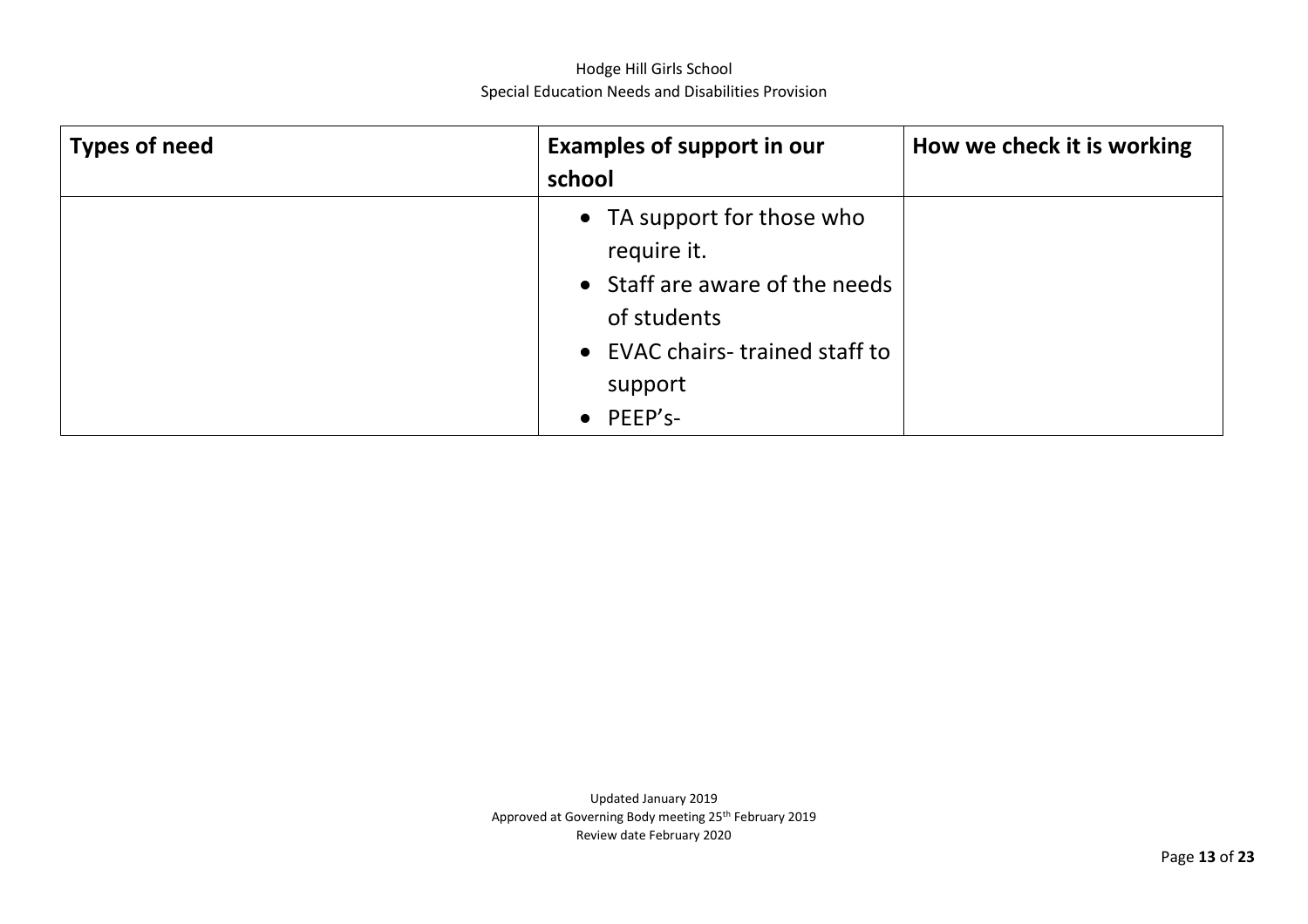## <span id="page-13-0"></span>Additional Policies that are linked to this document

- SEND Policy
- Accessibility Plan

## How does the school identify and assess Special Educational Needs?

In school we use a variety of ways to assess whether a young person has SEND needs. Some of these include:

• Prior information from primary schools through transition meetings

- School based test results
- Information from parents and carers
- Information from the young persons
- Observations and discussions from adults who work with the young person
	- School based tracking
- Specialised assessments carried out by members of the school support services
	- GL assessments

# <span id="page-13-1"></span>How does the school know how much progress is being made by pupils with SEND?

- School based tracking
- Teacher marking, observations and questioning
- Curriculum tests and standardised tests
- Discussions with school staff
- Discussions with parents and carers
- Discussions with the young person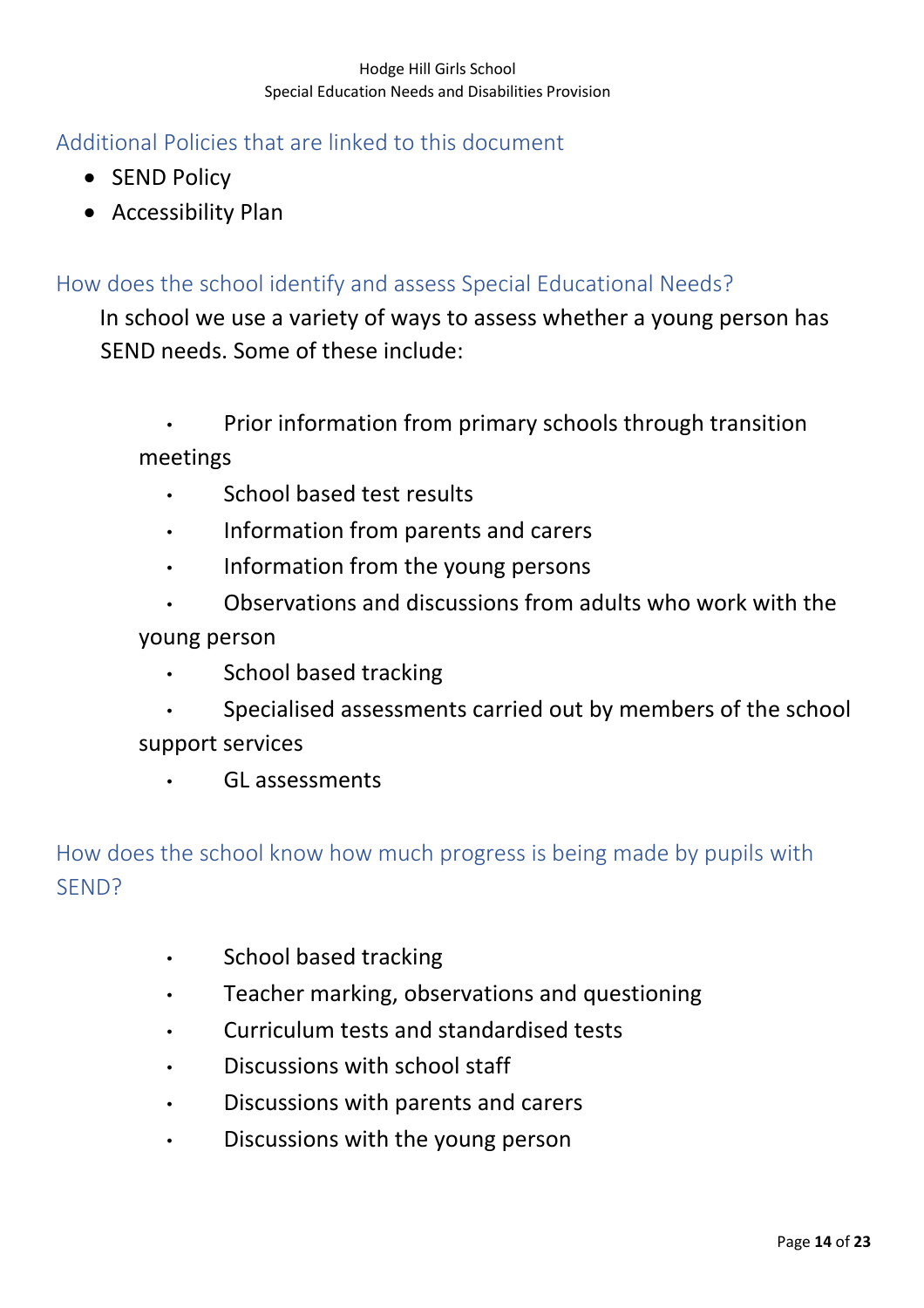- The SENCO reviews the data and liaises with subject teachers to adjust provision
- Staff involved in additional provision produce progress data
- Meetings and parents consultations with subject teachers at parent evenings

### <span id="page-14-0"></span>What extra-curricular activities can a young person with SEND access?

All children have access to all extra-curricular activities in school. Where appropriate and possible, adjustments will be made to ensure all young people with SEND are fully included.

• This school provides a range of for all pupils. These include lunchtime clubs, Chillax- lunch club for vulnerable pupils that need additional support during less structured time, homework clubs, literacy Intervention and numeracy interventions, identified subject specific intervention for SEND for support with homework of identified students with additional needs, homework club after school, bespoke support for key pupils with high level needs to support attending extra-curricular activities.

<span id="page-14-1"></span>Does the school have a Special Educational Needs Co-ordinator? If so, who is it and how can someone get in touch with her?

Director of Inclusion (SENCO)- Mrs Sarah Clews

If you would like to talk to Mrs Clews, you can contact her on 0121 464 3094 or email at:

s.clews@hodgehgs.bham.sch.uk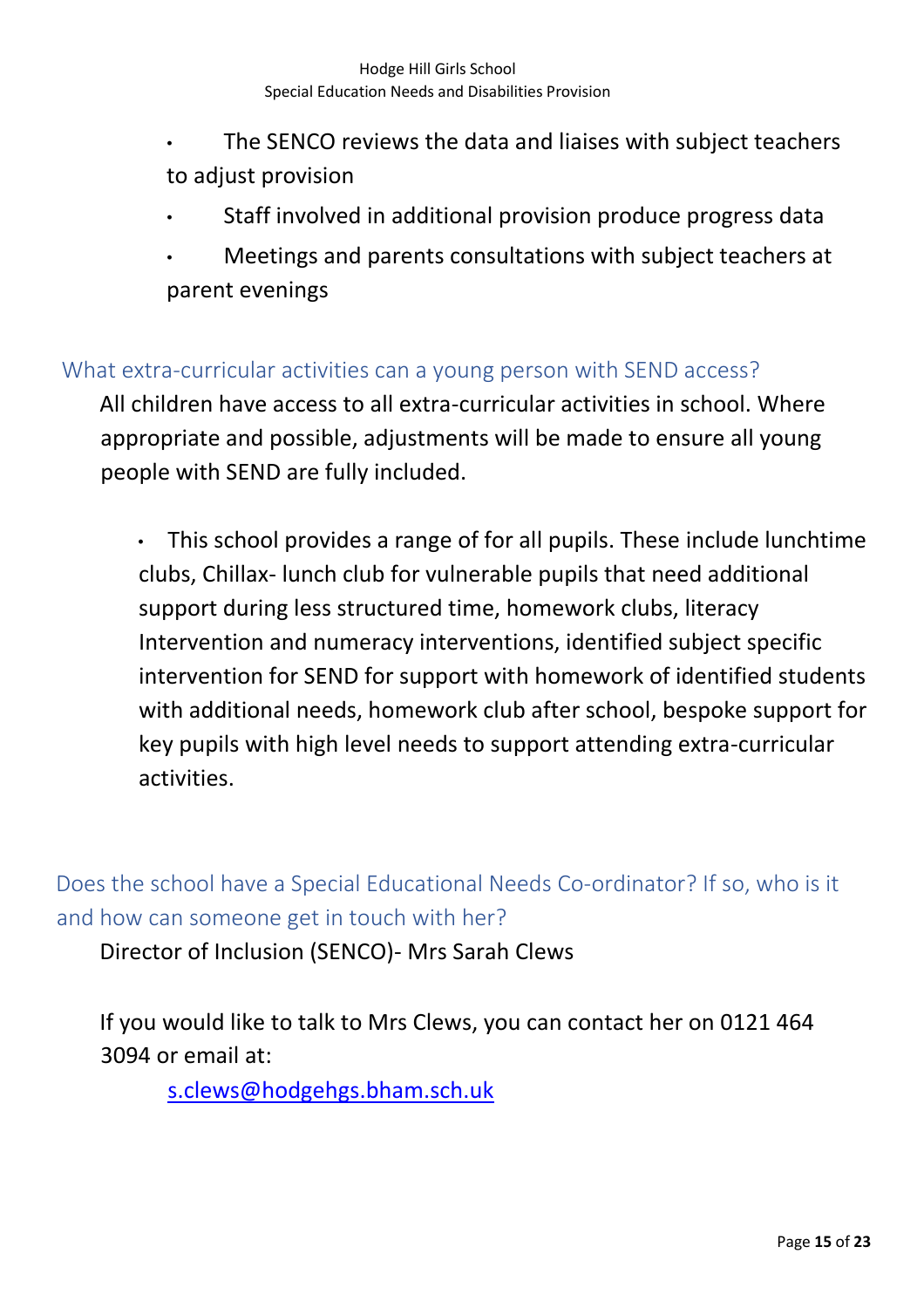Initially, if you wish to raise a concern about your child, we recommend that you speak to the relevant Pastoral Manager or subject teacher.

## <span id="page-15-0"></span>What training does the staff in schools have in relation to pupils with SEND?

- In our school, all staff are involved in supporting pupils with SEND and so we make sure that staff have training to help them to do this.
- Every teacher is a teacher of SEN.
- Teaching and Learning CPD sessions take place throughout the school year, to ensure staff have an awareness of key pupils and their needs.
- Advice and training from outside agencies to support specific areas of need.
- Lesson observations schedule is in place to ensure Quality First Teaching is being delivered.
- Specific training around children who may need additional SEN support
- Updates are made available to staff by Learning Support staff via INSET training, staff briefings and face to face meetings.
- External training is available to support the staff as required.
- Safeguarding training.
- Specific medical needs training
- Behaviour training
- Differentiation training and support
- The use of Pupil Profiles to inform Quality First Teaching

Within the Learning Support team, training is given for:

- Autism Spectrum Disorder Level 1 or 2
- Paired reading
- VI training for specific needs of our pupils
- HI training for specific needs of pupils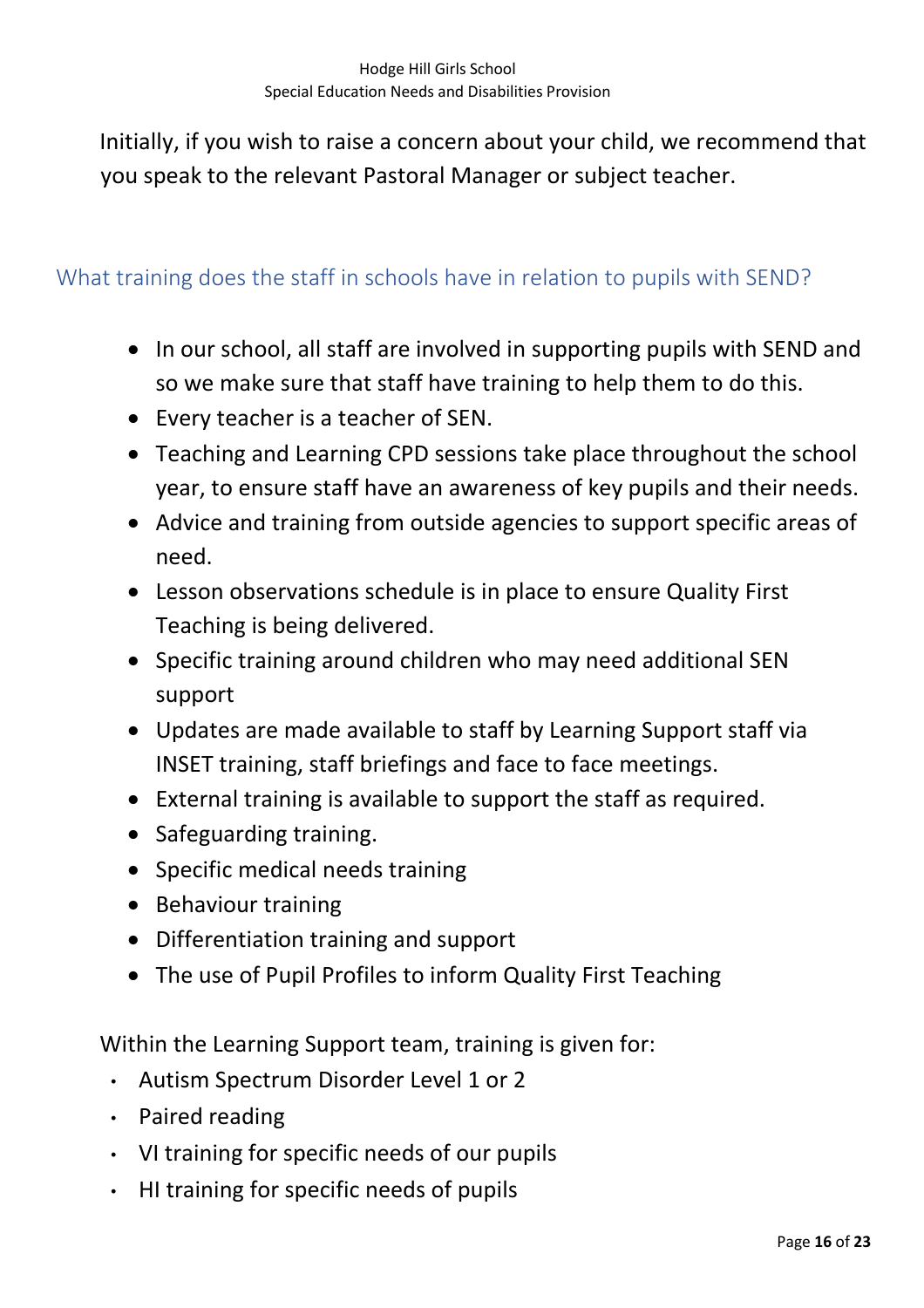- Physiotherapy training for specific needs of our pupils
- Literacy Toolkit
- Numeracy Toolkit
- Manual handling

## <span id="page-16-0"></span>How does the school get more specialists help for pupils if they need it?

| What is the agency<br>or service?                              | Who do they work<br>with?                                                                                         | How can the school get in touch<br>with them?                                                                                                                                                             |
|----------------------------------------------------------------|-------------------------------------------------------------------------------------------------------------------|-----------------------------------------------------------------------------------------------------------------------------------------------------------------------------------------------------------|
| Communication<br>and<br><b>Autism Team (CAT)</b>               | Pupils who have<br>an ASD diagnosis                                                                               | School can contact the<br><b>Communication and Autism</b><br>Team directly. Signed parental<br>consent is required for them to<br>work with pupils.                                                       |
| Educational<br>Psychology<br>Service (EP)                      | <b>Pupils identified</b><br>by the school as<br>having learning or<br>behavioural<br>needs.                       | School can contact our school<br>designated EP directly. Signed<br>parental consent is required for<br>1-1 intervention. Our EP will<br>often work with groups of pupils<br>in the classroom environment. |
| <b>Pupil and School</b><br>Support (PSS)                       | <b>Pupils identified</b><br>by the school as<br>having learning<br>needs for whom<br>more support is<br>required. | School can contact our PSS-lead<br>directly.                                                                                                                                                              |
| <b>Physical Disability</b><br><b>Support Service</b><br>(PDSS) | Pupils who have<br>physical needs,<br>which are<br>impacting on their<br>learning.                                | School can contact PDSS directly.<br>Signed parental consent is<br>required.                                                                                                                              |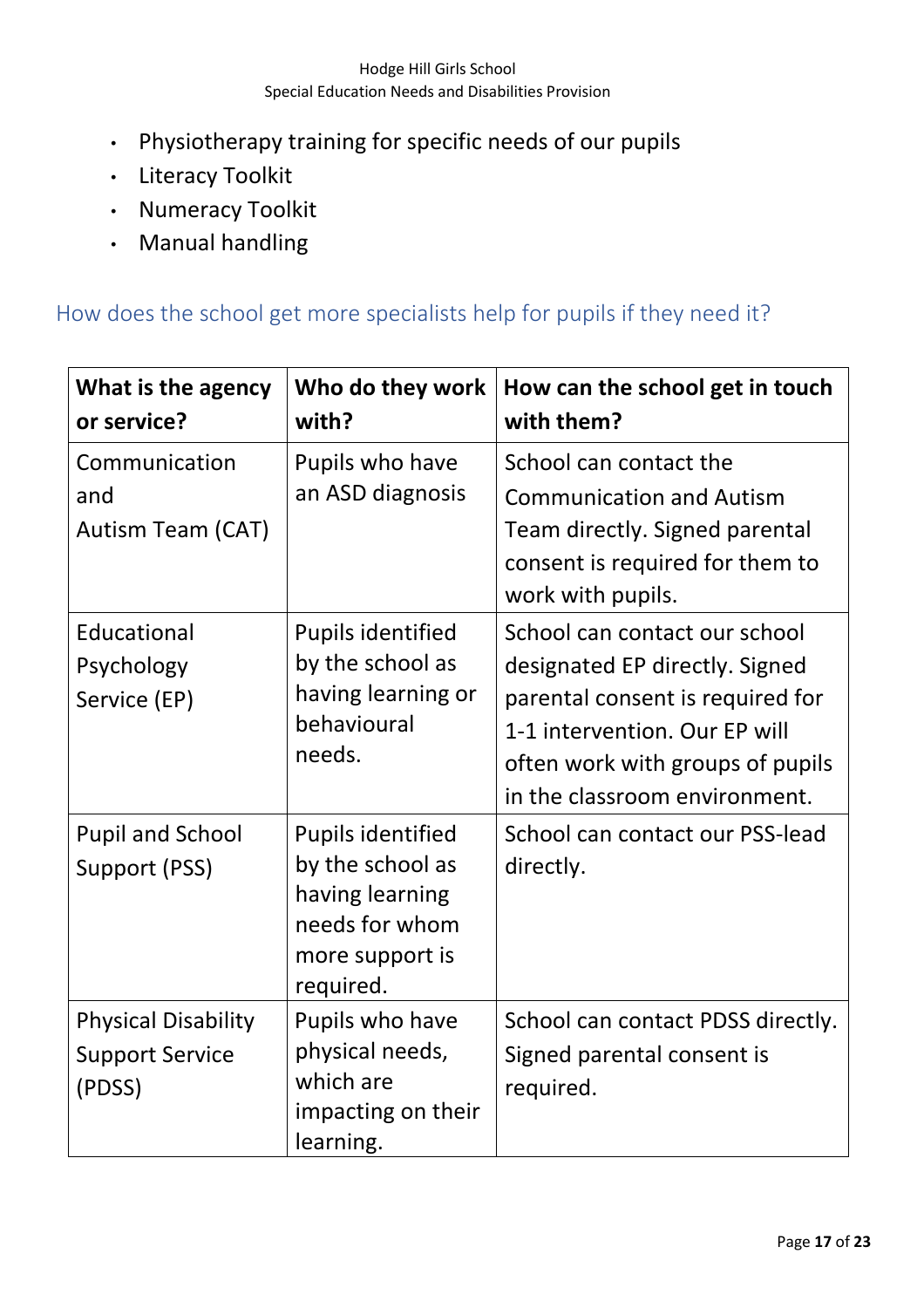| What is the agency<br>or service?                                                                                       | Who do they work<br>with?                                                                         | How can the school get in touch<br>with them?                                                                                                                                  |
|-------------------------------------------------------------------------------------------------------------------------|---------------------------------------------------------------------------------------------------|--------------------------------------------------------------------------------------------------------------------------------------------------------------------------------|
| <b>Sensory Support</b><br>Service (SS)                                                                                  | Pupils who have<br>sensory needs<br>such as hearing or<br>visual impairment.                      | School can contact SSS directly;<br>pupils needing support are likely<br>to have been identified through<br>healthcare professionals and<br>their primary schools.             |
| Birmingham<br>Children's<br>Hospital<br>(Physiotherapy)                                                                 | Pupils who have<br>particular physical<br>needs requiring<br>additional<br>physiotherapy<br>work. | <b>BCH contacts the school about</b><br>any pupils who require<br>physiotherapy in the school<br>environment, and school then<br>liaises directly with the<br>physiotherapist. |
| <b>Children's Services</b>                                                                                              | Identified pupils                                                                                 | Senior school staff will liaise with<br>Children's Services directly if this<br>is appropriate.                                                                                |
| <b>Forward Thinking</b><br>Birmingham<br>(formally known as<br>Child and<br><b>Adolescent Mental</b><br>Health Service) | Pupil's with<br>emotional, social<br>or mental health<br>difficulties.                            | School may suggest Forward<br><b>Thinking Birmingham</b><br>intervention to parents who<br>would be advised to make an<br>appointment with their GP in the<br>first instance.  |
| James Brindley<br><b>Hospital School</b>                                                                                | Identified pupils                                                                                 | SENDCO will refer the identified<br>pupils through the agreed<br>admissions protocol. school<br>places.                                                                        |
| <b>School Nurse</b>                                                                                                     | Any Pupils with<br>medical needs.                                                                 | Referred through the relevant<br>agreed protocols.                                                                                                                             |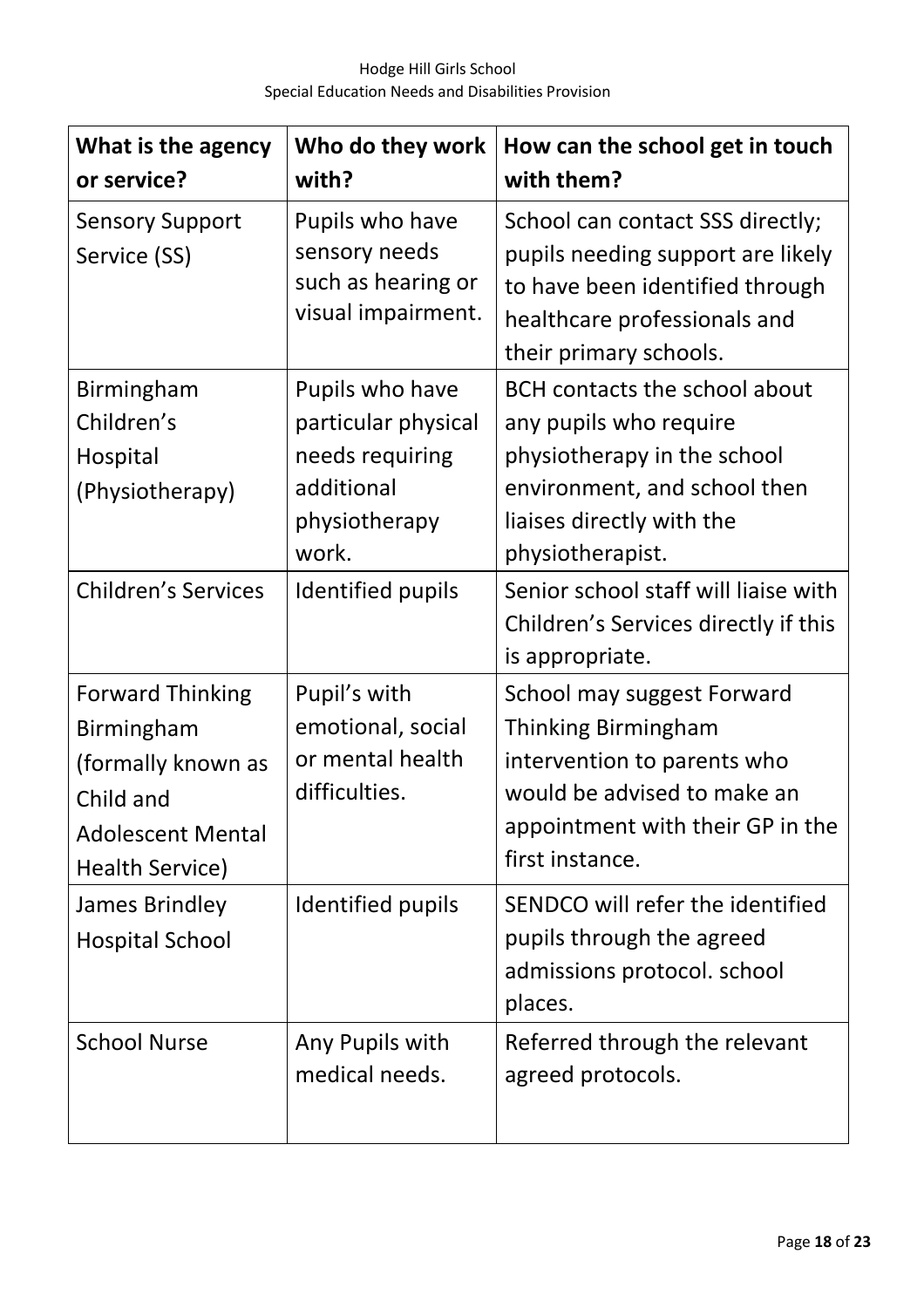## <span id="page-18-0"></span>How are parents of children with SEND involved in the education of their child?

- Parents' evenings
- Meet the SENCO/ coffee mornings
- Letters home
- Communication through School Gateway
- Reports
- Telephone communication
- Face to face meetings
- School planners
- School website
- School newsletters
- Review meetings
- Curriculum evenings
- Transition meetings
- Home-school agreement
- Signposting to parent groups
- School Gateway messages if needed

Our school is approachable to parents so that parents feel that they are involved in the education of their child.

#### <span id="page-18-1"></span>How are pupils with SEND involved in their own education?

We aim to involve all young people in our school in their own education. We use a variety of strategies including: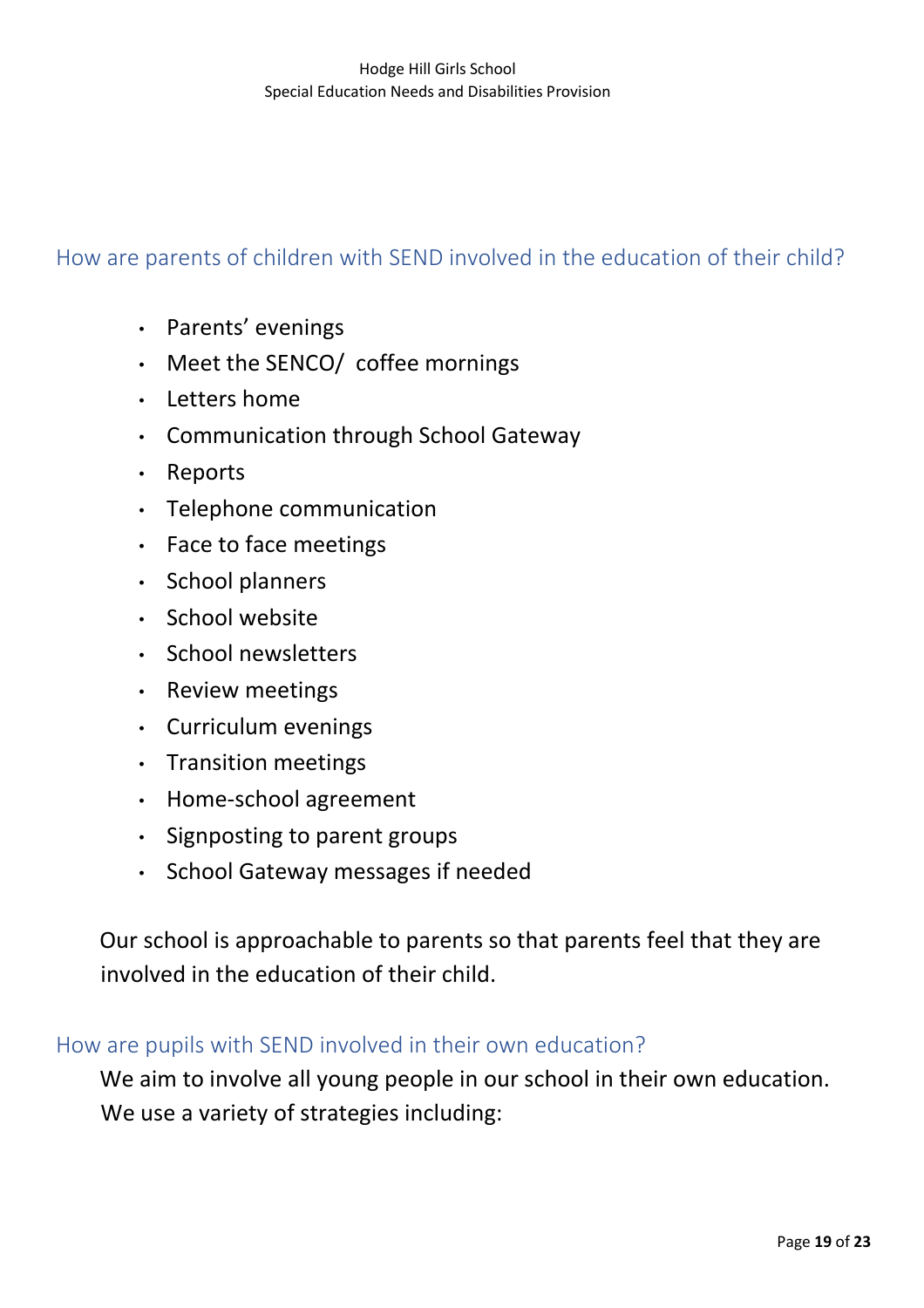- Discussions with young people and school staff
- Discussions with parents
- School Council
- Suggestions box
- One-page profiles
- Self-assessment of learning
- Ensuring the young person works with a range of partners
- Medical alert cards if needed
- Communication cards if needed
- Discussion with pupils
- Pupil and parent voice to express their opinions on termly review.

#### <span id="page-19-0"></span>Who do I go to if I have a complaint?

Complaints about SEND provision should be made to Mrs Sarah Clews (Director of Inclusion- SENCO) in the first instance. They will then be referred to the school complaints procedure.

<span id="page-19-1"></span>How does the governing body involve other people in meeting the needs of pupils with SEND, including support for their families?

- Governor attendance at parents' evenings
- The SENCo provides an annual policy report to governors and meets with the designated link governor once a term.

Our named SEND governor is Mrs S Dancer. To contact, please email Mrs Regina Chowdhury Clerk to the Governors at [gov.r.chowdhury@hodgehgs.bham.sch.uk](mailto:gov.r.chowdhury@hodgehgs.bham.sch.uk)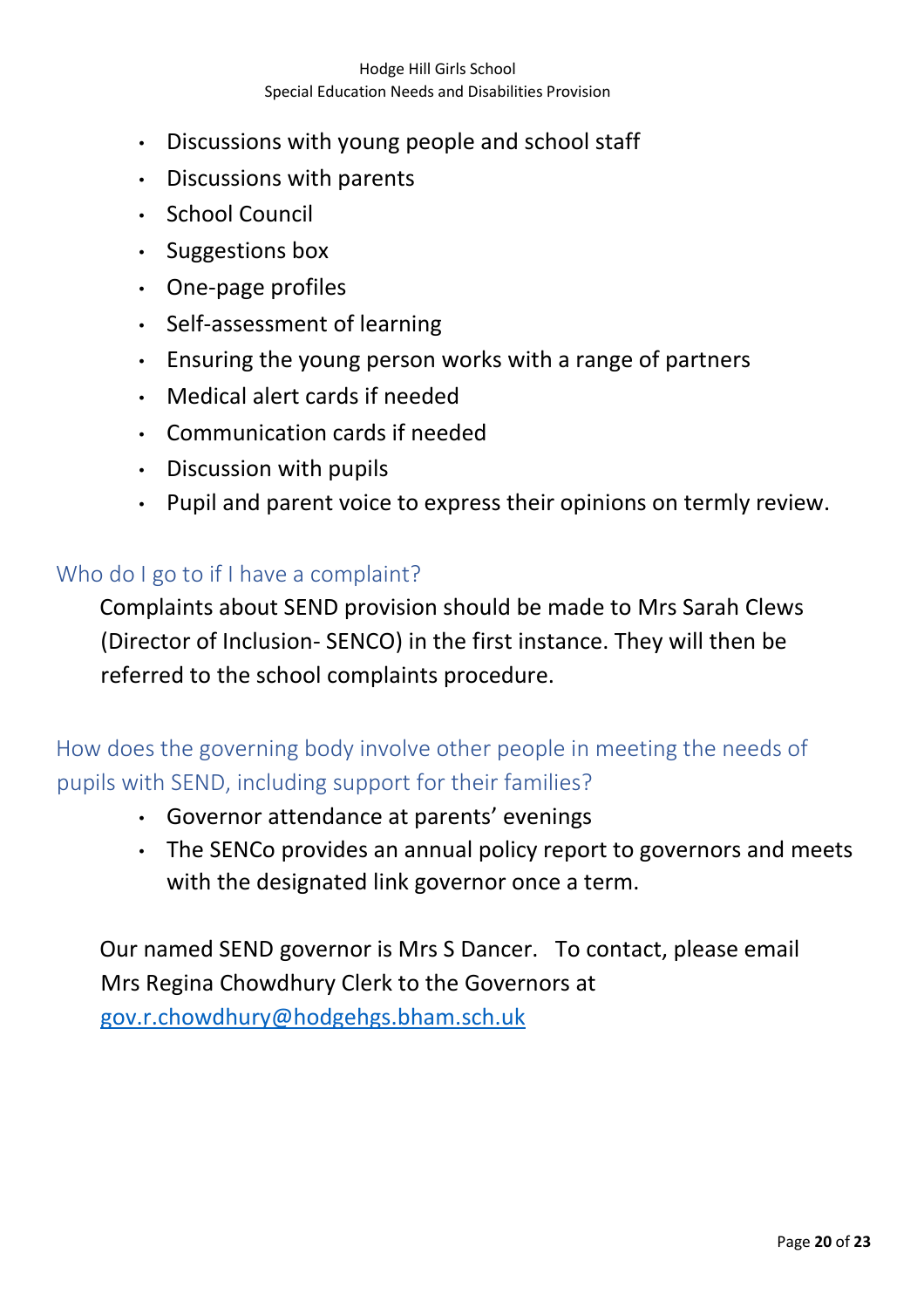# <span id="page-20-0"></span>Who are the support services that can help parents with pupils who have SEND?

| <b>Agency</b>                                                                                                                   | How they support<br>parents                                                                                                                                                                                             | How to contact them                                                                                                                                                    |
|---------------------------------------------------------------------------------------------------------------------------------|-------------------------------------------------------------------------------------------------------------------------------------------------------------------------------------------------------------------------|------------------------------------------------------------------------------------------------------------------------------------------------------------------------|
| Special<br>Educational<br>Needs and<br>Disability<br>Information,<br>Advice and<br><b>Support Service</b><br><b>Autism West</b> | They provide advice<br>and guidance and<br>are able to explain<br>how the laws and<br>procedures for<br><b>Special Educational</b><br>Needs affect you<br>and your child.<br>They provide advice                        | <b>Email Address:</b><br>sendiass@birmingham.gov.uk<br>Telephone Number: 0121 303<br>5004<br>Autism West Midlands,                                                     |
| <b>Midlands</b>                                                                                                                 | and guidance for the<br>families of pupils<br>with autism.                                                                                                                                                              | <b>Regent Court</b><br>George Road<br>Edgbaston<br>Birmingham B15 1NU<br><b>Email Address:</b><br>info@autismwestmidlands.org.uk<br>Telephone Number: 0121 450<br>7582 |
| <b>Birmingham</b><br>Family<br>Support and<br>Safeguarding<br>Service                                                           | They provide free,<br>confidential and<br>impartial advice,<br>support and<br>guidance on all<br>aspects of childcare<br>and a wide range of<br>services that may<br>support children,<br>young people and<br>families. | Telephone Number: 0121 303<br>1888                                                                                                                                     |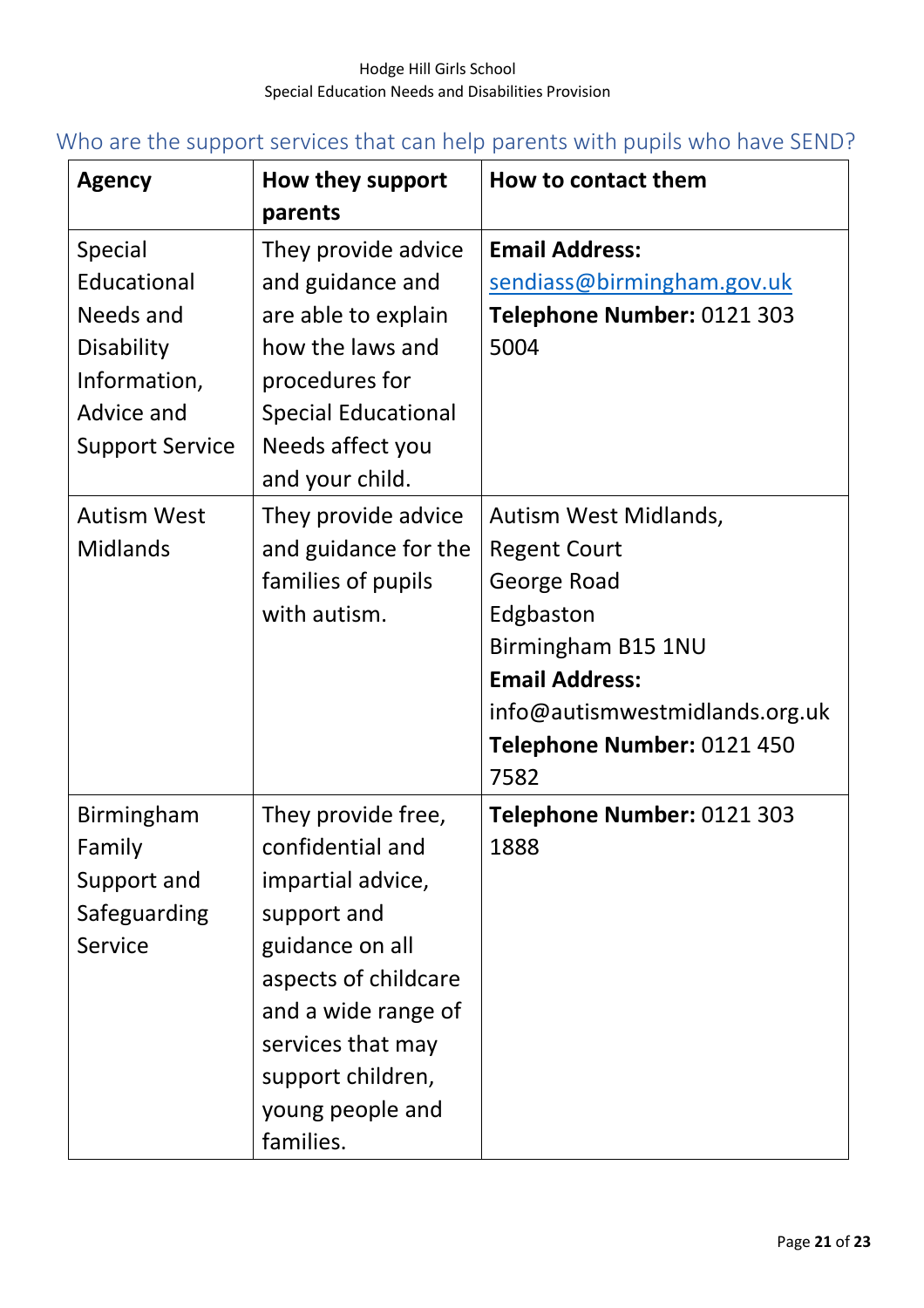| <b>Agency</b>   | How they support<br>parents | How to contact them                |
|-----------------|-----------------------------|------------------------------------|
| Forward         | They help support           | <b>Forward Thinking Birmingham</b> |
| <b>Thinking</b> | students with               | 1 Printing House Street            |
| Birmingham      | additional social           | Birmingham                         |
|                 | emotional mental            | <b>B4 6DF</b>                      |
|                 | health. A referral is       | Telephone Number: 0300 300         |
|                 | usually made by the         | 0099                               |
|                 | <b>GP to Forward</b>        |                                    |
|                 | <b>Thinking</b>             |                                    |
|                 | Birmingham.                 |                                    |
| Educational     | The SENCo can refer         | Contact is made through the        |
| Psychology      | pupils to the               | SENCo.                             |
| Service         | Educational                 |                                    |
|                 | Psychology Service if       |                                    |
|                 | we feel further             |                                    |
|                 | support is needed. If       |                                    |
|                 | 1-1 support is              |                                    |
|                 | needed, parents will        |                                    |
|                 | be asked for their          |                                    |
|                 | consent.                    |                                    |

## <span id="page-21-0"></span>How does the school support pupils with SEND through transition?

We aim to make times of transition as easy as possible for young people. Many children and young people will be visited by our school staff in their primary school setting to support this process. All parents of pupils who join us in year 7 are invited to our Year 6 Induction Evening, and all have an individual meeting with a member of our school staff. All pupils who join the school in year 7 in September are invited to attend our Year 6 Induction Day where they spend the day learning what it means to be a pupil in our school.